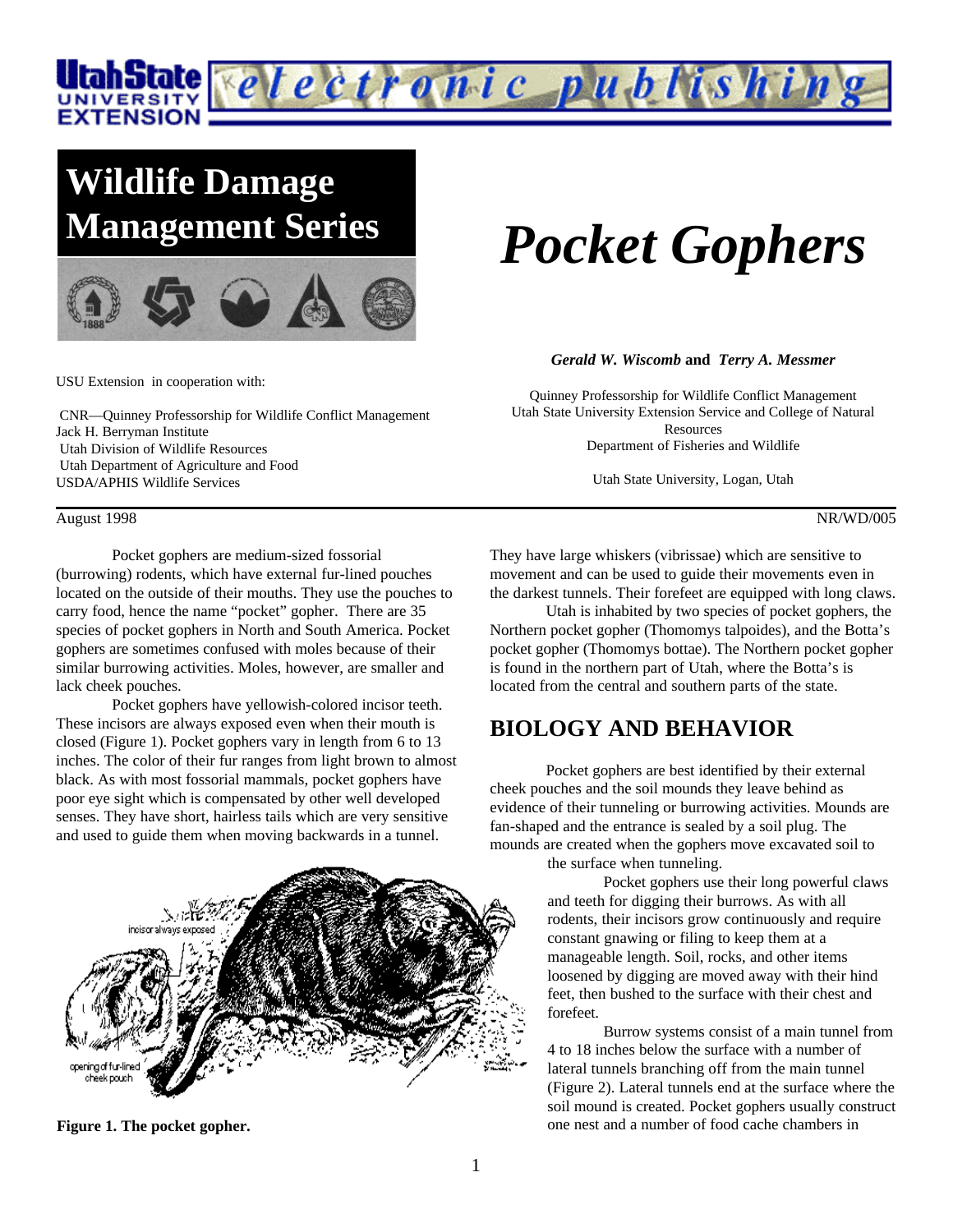deeper tunnels which branch off from the main tunnel. A nest chamber also is lined with vegetation. Nest chambers and food caches have been found as deep as 5 to 6 feet below the surface. Tunnel widths vary according to the size of the pocket gopher, but most average about 3 inches in diameter.

A burrow system is typically multi-branched. During the breeding season a male's burrow may be more linear since its sole purpose is to intercept a female's burrow. A single pocket gopher may construct as many as 300 soil mounds in a year while moving over 4 tons of soil. Burrows are continually changing, with old tunnels being sealed off and new ones excavated. A single tunnel system may consist of as much as 200 yards of tunnels. Generally, the poorer the habitat the longer the tunnels must be to meet food needs. Pocket gophers are highly territorial and will vigorously defend their tunnels from intruders. There is typically one pocket gopher per tunnel system, unless the female has a litter or it is the mating season.

Pocket gophers are active all year long. When snow is present they will tunnel in the snow. Soil from below ground burrowing is pushed up under the snow. When the snow melts,



Gophertunnel and mound

#### **Figure 2. Pocket gopher mound and its relation to tunnel.**

the soil casts (tubes) that are left behind provide evidence of their winter burrowing activities.

Pocket gophers reach sexual maturity the following spring after they were born. Females generally have only one litter a year. Litters are born from March to June. In warmer climates females may have 2 or more litters. Each litter may consist of 1 to 13 young with 3 or 4 being average. Gestation is typically 18 or 19 days with 51 days being the maximum reported.

Pocket gophers eat only plant materials such as forbs, grasses, shrubs and trees (herbivores). They eat roots that are exposed by their tunneling as well as above ground vegetation. Alfalfa and dandelions roots are preferred foods for pocket gophers.

## **LEGAL STATUS**

Pocket gophers are not protected by federal or Utah state law. As such, they can be controlled when causing damage.

## **CONTROL**

#### **IDENTIFICATION OF DAMAGE**

Because pocket gophers spend most of their time under ground, the best way to identify their presence is fresh soil mounds. Pocket gophers have been responsible for damage to underground utility cables and irrigation pipes, direct consumption and destruction of plants with their soil mounds, and changes in plant species composition when the soil mounds create an opportunity for weed seeds to germinate. Trees are damaged by gophers when stems are girdled and clipped, roots are pruned, and roots become exposed due to tunneling. Gopher mounds damage mowing equipment. Also, soil brought to the surface is easily eroded. Tunnels in irrigated fields can divert water causing a loss irrigation water. Tunnels in earth banks and dams can cause these structures to weaken resulting in water loss due to seepage or the complete loss of the structure. Badgers burrowing activities as they pursue pocket gophers can also increase causing even more damage if densities are high.

A survey of Utah alfalfa growers concluded that about 83% of alfalfa producers experience pocket gopher damage to their crop. Thus, pocket gophers may have the greatest economic impact on Utah alfalfa producers. Pocket gophers damage alfalfa hay by eating the plant's tap roots and then soil mounds will reduce plant vigor when other plants are buried.

#### **POCKET GOPHER DAMAGE IN URBAN AREAS**

Although pocket gophers can cause significant damage on Utah farms and ranches, they also can cause damage to lawns and gardens in urban areas. Frequently, this damage is greatest in new subdivisions or other areas where undeveloped tracts of land dominated by weeds occur.

#### **EXCLUSION**

Exclusion of pocket gophers can be very costly and is usually impractical for most farms and ranches where populations are high. However, barriers can be used effectively to valuable ornamental trees and shrubs around homes, gardens, and nurseries. A mesh (1/4-1/2 inch) fence, buried about 18 inches can be effective at protecting gardens, flower gardens, and plant nurseries. Plastic cylindrical netting placed over the entire seedling can be used to help reduce damage to newly planted trees and shrubs.

#### **HABITAT MODIFICATION**

Habitat modification techniques use knowledge of pocket gopher habits and feeding behavior to reduce or eliminate damage. The techniques include the use of resistant crop varieties, crop rotation, flood irrigation, and cultivated buffer strips in urban and rural areas.

#### *Crop Varieties*

Alfalfa plants with a single tap root are more prone to reduced vigor due to gopher damage than alfalfa with several tap roots. Also, gophers in alfalfa fields with fibrous roots have smaller home ranges and therefore gopher impact may be reduced in these areas.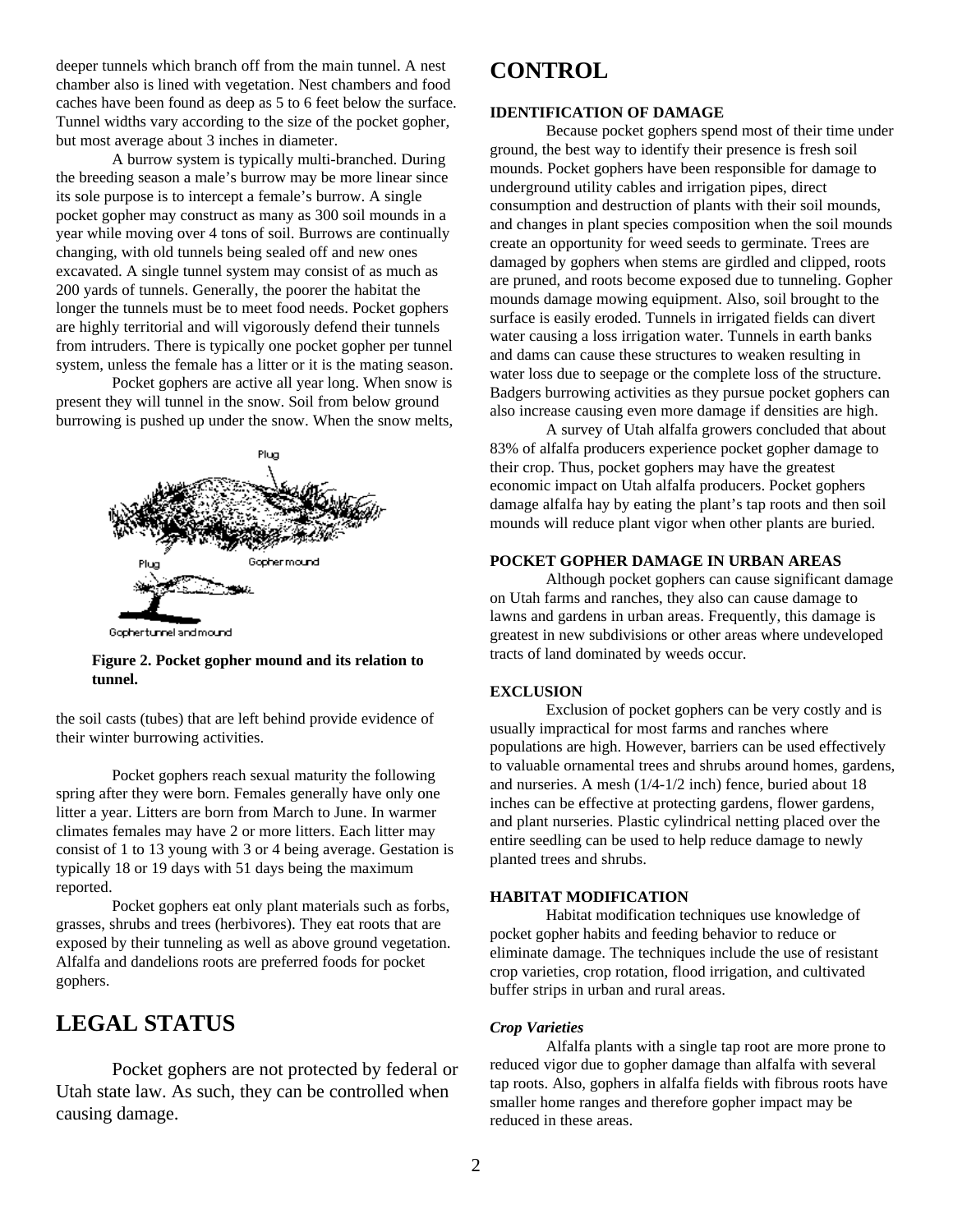#### *Crop Rotation*

Rotating an alfalfa crop with a grain crop will significantly alter pocket gopher habitat. The root systems of grains do not produce sufficient food supplies for gophers making it impossible for them to survive year round.

#### *Flood Irrigation*

The use of flood irrigation can reduce suitable gopher habitat. Water will fill their tunnels drowning the rodent or forcing them to the surface, thus increasing predation on displaced gophers. Leveling any high areas in a field will increase the effectiveness of flood irrigation by eliminating any potential refuges.

#### *Buffer-Strips*

Cultivating and planting a 50 foot buffer-strip of grains are grass around alfalfa fields and in urban and rural areas may create unsuitable habitats for gophers. This buffer strips can reduce damage lawns, gardens, plant nurseries, and high-value crops since the shallow rooted grains and grasses provide little food for foraging pocket gophers. In addition, periodic deep cultivation will destroy or expose existing or new tunnel systems.

#### **REPELLENTS**

No repellents have proven effective for controlling pocket gophers. Sonic or electromagnetic devices sold commercially also have not proven to be effective.

#### **TRAPPING**

Trapping can be extremely effective on a small scale to remove any pocket gophers that remain after a control program, eliminate new infestations, reduce pocket gopher populations to acceptable levels, or eliminate pocket gophers from lawns and gardens in urban and rural areas. Pocket gophers are best trapped during spring or fall when they are most active. For trapping to be the most effective the main tunnel of an active burrow system needs to be located. Active tunnels can be found by locating a freshly-made soil mound. A metal probe or a shovel can be used to probe the fan-shaped plug side of the mound to locate the main tunnel. Trapping in the main tunnel



**Figure 3. Trap placement in lateral or main pocket gopher tunnels. Note that traps are staked.**

system is more successful then setting traps in the lateral tunnels. One trap should be placed into each end of the tunnel to catch the gopher coming from either direction (Figure 3). Trapping success may be enhanced by leaving the hole open to let in sun light to attract the gopher. Others have better success by covering the excavated hole with plywood or other suitable material. Traps should be secured by wire or chain to reduce the chance of predators taking them away or a pocket gopher carrying them into the tunnel. A small flag can be placed near the trap site to help relocate the traps. If the traps have not been visited within a 48 hour period then move the traps to a new location. After an animal is caught the traps can be removed and reset at another fresh soil mound.

#### **TOXICANTS**

Several rodenticides for controlling pocket gophers have been registered with the federal government and are in current use. Strychnine alkaloid (0.25 to 0.5% active ingredient) and zinc phosphide (2%) on grain baits or pellets are registered for controlling pocket gopher damage. Both toxicants are restricted-use pesticides, and can only be used by certified applicators. (Contact your local Utah State University county extension agent for certification requirements.)

Strychnine is only registered for below ground use. Most gophers will be killed within the first week after bait application. When using strychnine, closely follow label instructions. Be sure that any spilled or unused bait is removed from the treatment site and stored according to label instructions. Wet and damp ground causes the bait to decompose rapidly. Thus, more bait may need to be applied after a rain storm or irrigating.

Anticoagulant baits (Chlorophacinone and Diphacinone) are also registered for pocket gopher control. These are the same chemicals used in common rodent poisons. Diphacinone comes in a paraffin block that will last longer than grain bait and will also poison any new gophers which come into the burrow system.

#### *Hand Baiting*

A common method used to apply pocket gopher bait is hand-baiting. This method is time consuming, therefore it is only practical for small areas or new infestations. Once an active burrow system has been identified by presence of fresh soil mounds, the applicator can either use a shovel or a specially made hand bait-dispenser or probe to locate a tunnel. When the tunnel has been located, a tablespoon of bait is placed into the tunnel far enough so that it will not be covered when the hole is sealed (Figure 4). For best results, bait every burrow system in two or three locations. The hand baiting method can be used in any soil condition.

#### *Mechanical Burrow Builder*

The burrow builder system is a tractor-drawn machine which excavates gopher sized tunnels and at the same time dispenses the bait at set intervals (Figure 5). When a gopher discovers a new tunnel system it will investigate, find the bait, and take it to its own burrow to be stored and eaten later.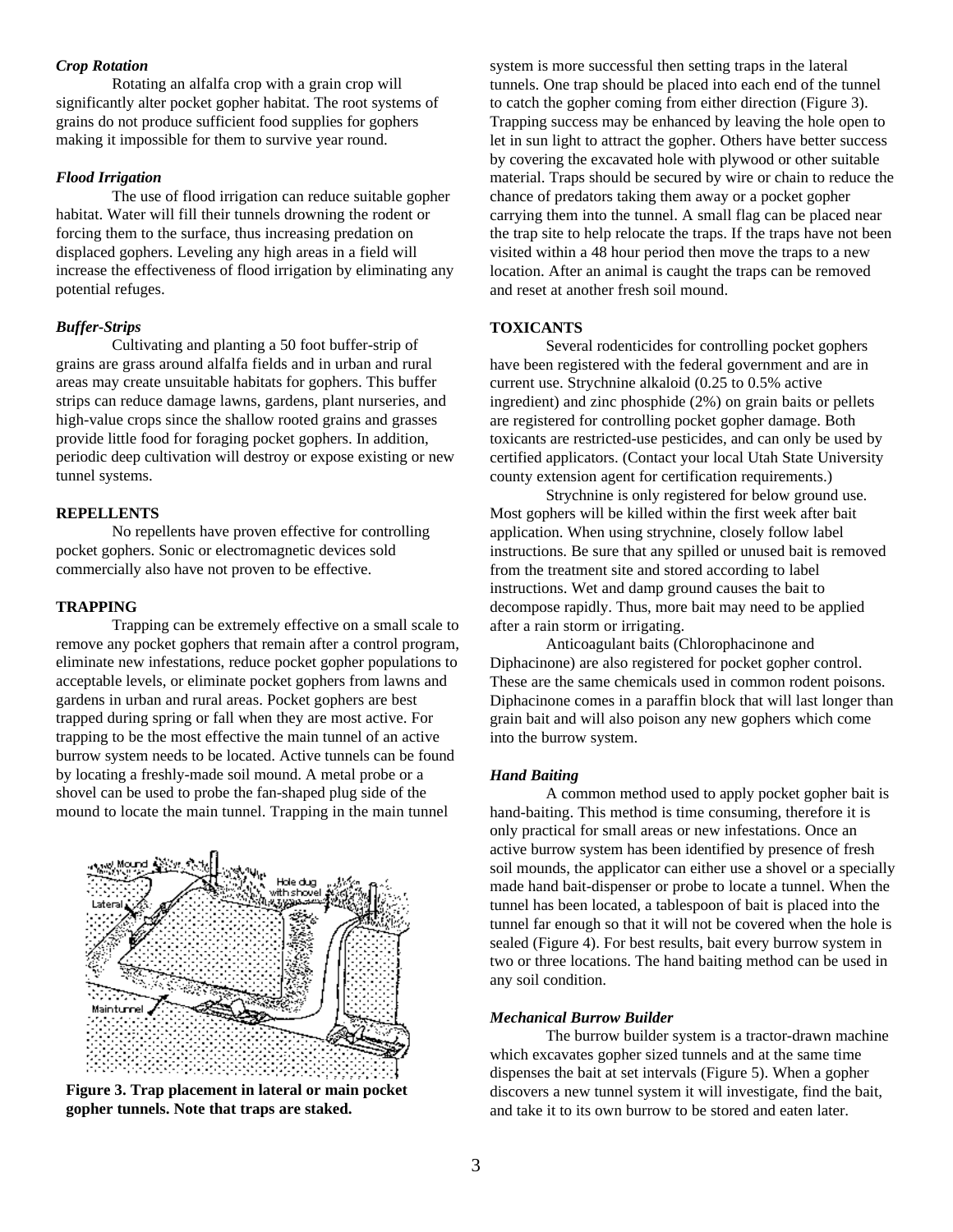The burrow builder is very effective for use on large areas When using a burrow builder, it is recommended that the burrows be excavated to depths determined from active gopher tunnels and artificial burrows placed 20-25 feet apart. In most



**bait by hand or with a probe.**



**Figure 5. The "burrow-builder" machine may be used to control pocket gophers on large acreages.**

cases an artificial burrow depth of 9-10 inches is desirable. Soil conditions should also be considered when using the burrow builder. If the soil is too wet or too dry the machine will not be effective.

To determine if soil conditions are suitable for using a burrow builder, pick up a teaspoon of soil and roll it into a ball. If the ball holds its shape, the soil is suitable for using a burrow builder. Burrow builders can be used to form a burrow around

the edge of treated fields to deter any immigrating gophers. (Plans for building a burrow-builder can be found on pages 4 and 5 of this bulletin).

#### **FUMIGANTS**

Federally approved fumigants include aluminum phosphide and gas cartridges. Aluminum phosphide is a restricted use chemical and can only be used by certified applicators. Fumigants are usually not very effective at reducing gopher damage as toxicants or trapping, because the gases move too slowly through the burrow system. This may allow pocket gophers to seal fumigant-treated tunnels before being overcome by the gas. Fumigants are best used in damp soil because the gas will diffuse through dry soil.

#### **FOR FURTHER INFORMATION, CONTACT**:

USDA/ APHIS Wildlife Services P.O. Box 26976 Salt Lake City, UT 84126 (Phone 801-975-3307)

Quinney Professor for Wildlife Conflict Management Fisheries and Wildlife Extension Specialist Department of Fisheries and Wildlife Utah State University, Logan, UT 84322-5210 (Phone 435-797-3975)

Utah Division of Wildlife Resources 1594 West North Temple Salt Lake City, UT 84116-3154 (Phone 801-538-4700)

#### **Additional Reading**

- Burt, W. H. and R. P. Grossenheider. 1980. The Peterson Field Guide Series. A Field Guide to the Mammals of North America, north of Mexico. Houghton Mifflin Company. Boston. New York.
- Case R. M. and J. A. Bruce. 1994. Pocket gophers in Prevention and Control of Wildlife Damage. Great Plains Agricultural Council Wildlife Resources Committee, University of Nebraska-Lincoln Cooperative Extension Service, Lincoln, NE.
- Messmer, T. A. and S. Schroeder. 1996. Perceptions of Utah alfalfa growers about wildlife damage to their hay crops: implications for managing wildlife on private land. Great Basin Naturalist. 56:254-260.
- Messmer, T. 1988. Pocket Gophers. NDSU Extension Service. North Dakota State University, Fargo, ND.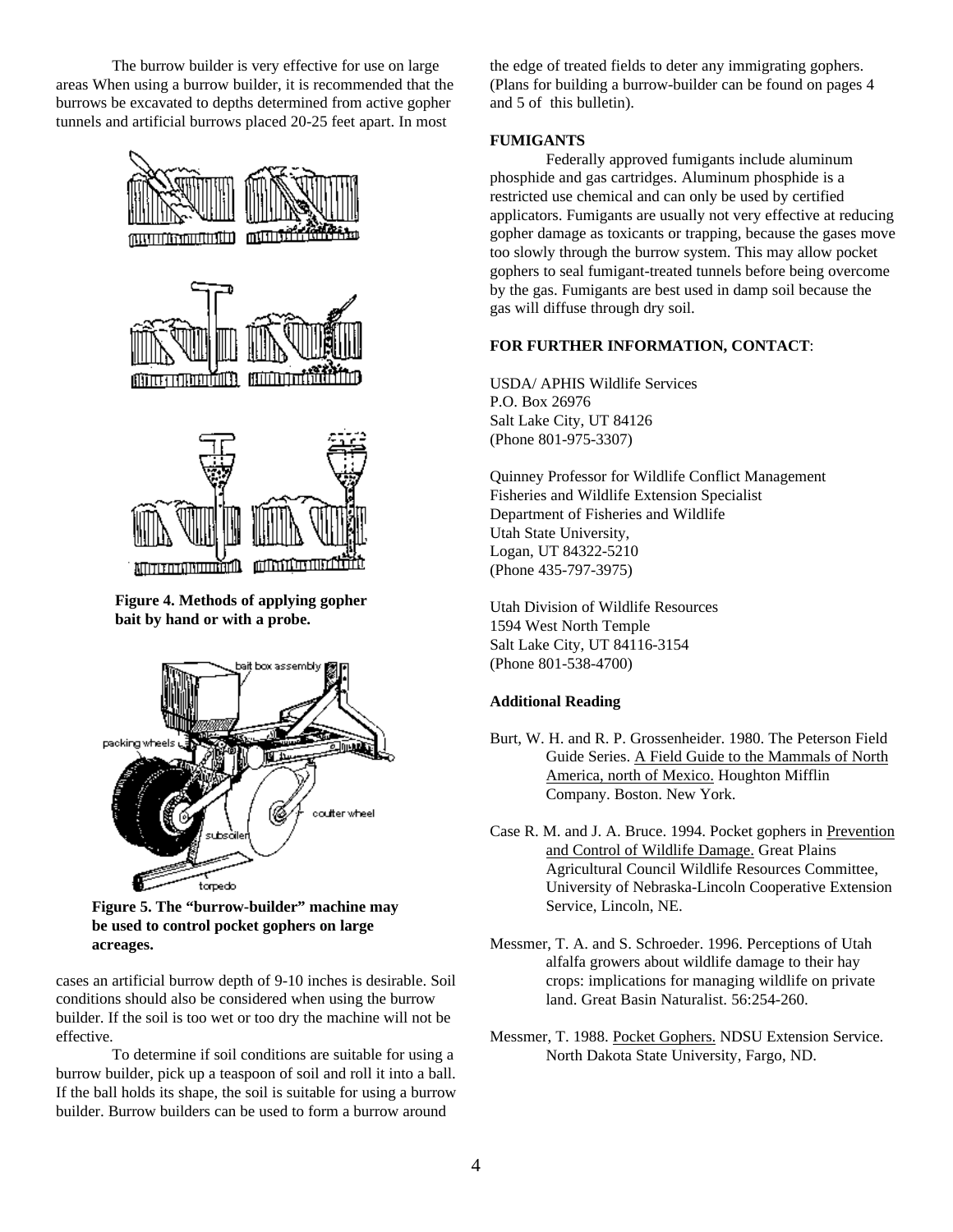## **POCKET GOPHER MANAGEMENT SUPPLIES**

#### **TOXICANTS**

**Anticoagulants (Chlorophacinone and Diphacinone)**

B & G Chemicals and Equipment Co., Inc. 10539 Maybank Dallas TX 75345-0428 (214) 357-5741 (800) 345-9387 (214) 357-4541 Fax

J. T. Eaton & Co., Inc. 1393 E. Highland Rd. Twinsburg, OH 44087 (216) 425-7801 (800) 321-3421 (216) 425-8353 Fax

HACCO, Inc. Box 7190 Madison, WI 53707 (608) 221-6200 (608) 221-6208 Fax

#### **Strychnine and Zinc Phosphide**

B & G Chemicals and Equipment Co., Inc. 10539 Maybank Dallas TX 75345-0428 (214) 357-5741 (800) 345-9387 (214) 357-4541 Fax

Pocatello Supply Depot USDA-APHIS Wildlife **Services** 238 E. Dillon St. Pocatello, ID 83201 (208) 236-6920 (208) 236-6922 Fax

RCO, Inc. Box 446 Junction City, OR 97448 (503) 995-8160 (800) 214-2248

York Distributors 120 Express St. Plainview, NY 11803 (516) 932-0600 (800) 645-6007 (516) 932-4316

#### **FUMIGANTS**

#### **Aluminum Phosphide**

Douglas Products and Packaging Co. 1500 E. Old 210 Hwy. Liberty, MO 64068 (800) 223-3684 (816) 781-1043 Fax

Pestcon Systems, Inc. Box 339 Wilson, NC 27894 (800) 548-2778 (919) 243-1832 Fax

Research Products Co. Box 1460 Salina, KS 67402-1460 (913) 825-2181 (913) 825-8908 Fax

VanWaters and Rogers Box 24325 Seattle, WA 98124-1325 (206) 889-3400 (206) 889-4100 Fax

#### **Gas Cartridges**

Dexol Industries 1450 W. 228Th St. Torrance, CA 90501 (310) 326-8373 (800) 421-2934 (310) 325-0120 Fax

Pocatello Supply Depot USDA-APHIS Wildlife **Services** 238 E. Dillon St. Pocatello, ID 83201 (208) 236-6920 (208) 236-6922 Fax

South Dakota Dept. of Agriculture Rodent Control Fund Anderson Bldg. Pierre, SD 57501 (605) 773-3724 Fax

VanWaters and Rogers Box 24325 Seattle, WA 98124-1325 (206) 889-3400 (206) 889-4100 Fax

#### **BAIT APPLICATION DEVICES AND MATERIALS**

#### **Burrow-Builder**

Rue R. Elston Co. 706 N. Weber Sioux Falls, SD 57103 (605) 336-7716

The Perry Co. Box 7187 Waco, TX 76714 (817) 756-2137 (800) 792-3246

RCO, Inc. Box 446 Junction City, OR 97448 (503) 995-8160 (800) 214-2248

Wilco Distributing, Inc. 1215 W. Laural Ave. Lompoc, CA. 93436 (805) 735-2476

#### **Probes and Bait Dispensers**

Eckroat Seed Co. 1106 N. Eastern Ave. Box 17610 Oklahoma City, OK 73117 (405) 427-2484

Rue R. Elston Co. 706 N. Weber Sioux Falls, SD 57103 (605) 336-7716

Quinn Mfg. Co. 44201 Chapman Rd. Anaza, CA 92539 (909) 763-4590

Wilco Distributing, Inc. 1215 W. Laural Ave. Lompoc, CA. 93436 (805) 735-2476

#### **TRAPS**

M & M Fur Co. Box 15 Bridgerwater, SD 57319-0015 (605) 729-2532 (800) 658-5554

H. J. Spencer & Sons Box 131 Grainsville, FL 32602 (904) 372-4018

Wildlife Management **Supplies** Critter Control, Inc 640 Starkweather Rd. Plymouth, MI 48170 (313) 435-6300 (800) 451-6544



*The Berryman Institute*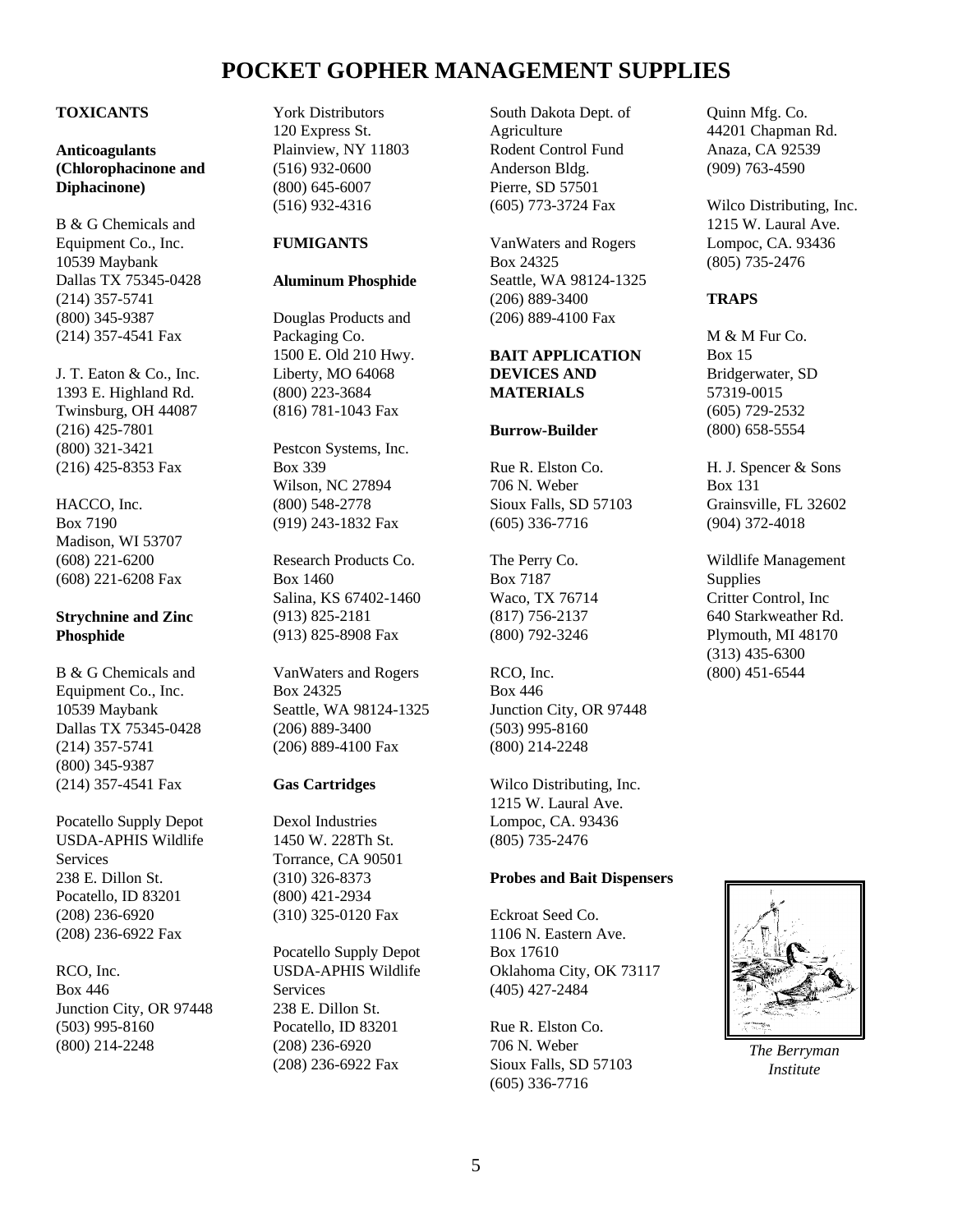Utah State University Extension is an affirmative action/equal employment opportunity employer and educational organization. We offer our programs to persons regardless of race, color, national origin, sex, religion, age or disability. Issued in furtherance of Cooperative Extension work, Acts of May 8 and June 30, 1914, in cooperation with the U.S. Department of Agriculture, Robert L. Gilliland, Vice-President and Director, Cooperative Extension Service, Utah State University, Logan, Utah. (2M-8-98/DF)